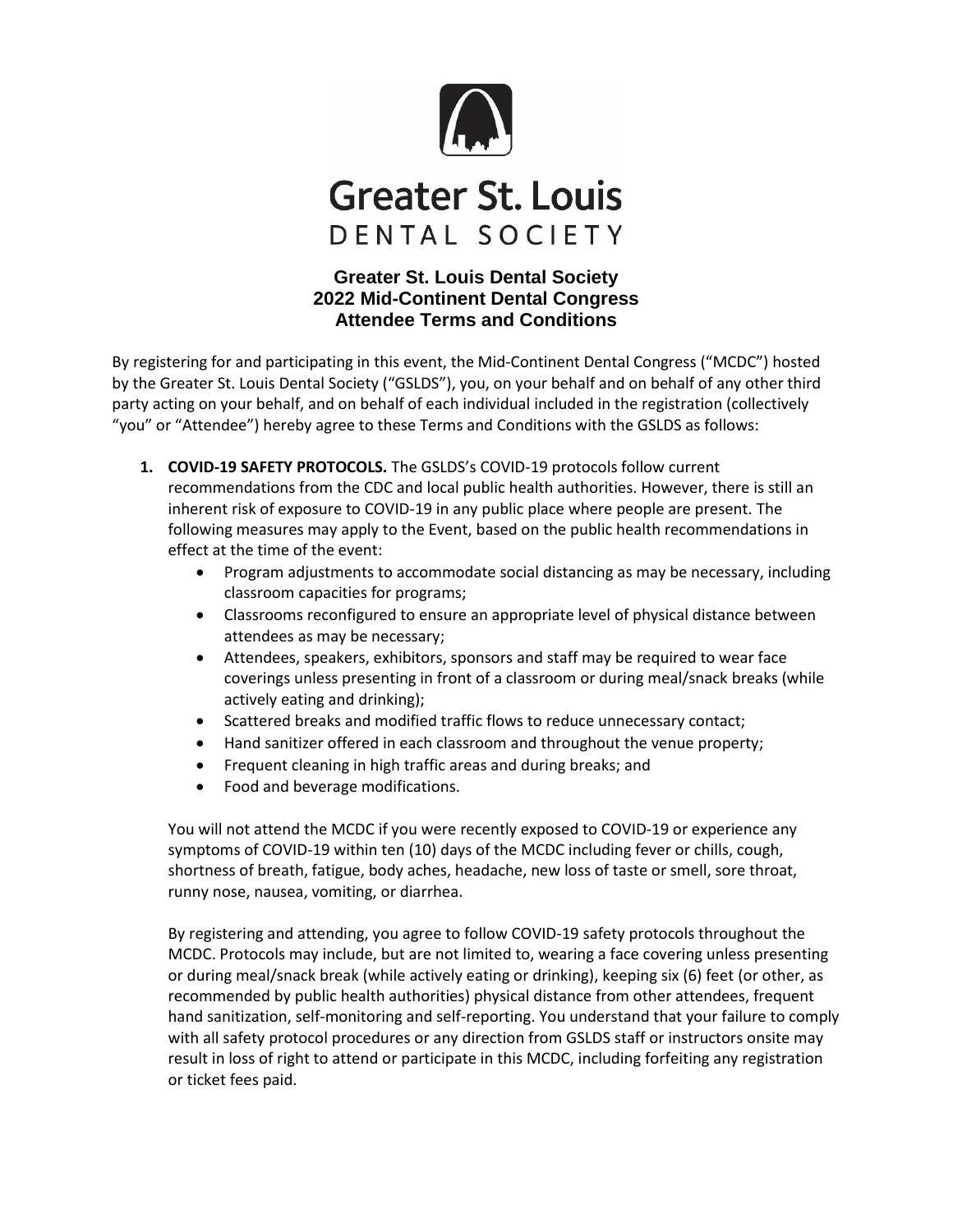**2. CONSENT TO RECORD.** By participating in the MCDC, Attendee agrees that its name, photograph, voice, biographical information, likeness, name, comments, voice, persona, writings and/or personal property recordings, children (if applicable), testimonial, endorsement and any intellectual property rights on all elements contained in or resulting from participation in the Event (collectively the "Likeness") shall be captured, displayed, and may be used in any and all media or forms by the GSLDS or third parties without compensation or notice, including for promotional or advertising purposes.

The GSLDS may hire professional service providers (photo/video/streaming/audio) to document and display the event experience. The GSLDS may also use social media to: post real-time photos and videos to its social media feeds; and display select submissions from those feeds on monitors throughout the event venue. Attendees, speakers, sponsors and exhibitors are encouraged to capture their event experiences and post their own social content from the event (text, photos, audio, video, streaming), provided it does not infringe upon the rights of any attendee, speaker, sponsor, exhibitor, third party, or the GSLDS. Such infringement would include, but is not limited to, defamation or infringement of intellectual property rights. In the event an Attendee requires a release or permission to protect the rights of a third party, obtaining such a release or permission shall be the sole responsibility of the Attendee.

Attendee further grants the GSLDS and third parties a royalty-free, perpetual, irrevocable license to reproduce, distribute, publicly perform, and publicly display the Likeness, including any associated intellectual property, such as images, text and materials included or depicted therein, in whole or in part, in any manner or medium now or hereafter known or devised, to prepare derivative works based upon the Likeness, and to grant sublicenses to third parties to exercise these licensed rights. Attendee understands and agrees this permission signifies that photographic or video recordings and Attendee may be electronically displayed, reproduced, recreated, recorded, performed, exhibited, distributed, copied, edited, changed, modified, added to, subtracted from, re-titled and adapted, and otherwise used and exploited without having to give any compensation or attribution to Attendee or any third party via the Internet, email or in other public educational settings without notice.

- **3. NO RECORDING.** Attendee further agrees Attendee shall not use any audio or video recording technology (including devices with digital camera functionality, such as smartphones or tablets, and recording software, such as screen capture or similar software) during a presentation and not record or photograph any speakers or any presentation at the Event, unless expressly permitted by the GSLDS.
- **4. PARTICIPATION.** You agree to contribute Personal Data for the purpose of participating in the Event. You represent and warrant that the Personal Data you provide to the GSLDS shall be accurate and complete. You agree to provide truthful and accurate registration information as requested by the GSLDS; and to promptly inform the GSLDS of any changes to your registration information.
- **5. VIEWS.** The views expressed by any event attendee, speaker, exhibitor or sponsor are not necessarily those of the GSLDS. All event attendees, speakers, exhibitors and sponsors are solely responsible for the content of any and all individual or corporation presentations, marketing collateral, advertising, and online content (collectively "Content"). The GSLDS shall not be liable for any claims arising out of or related to the views and Content.